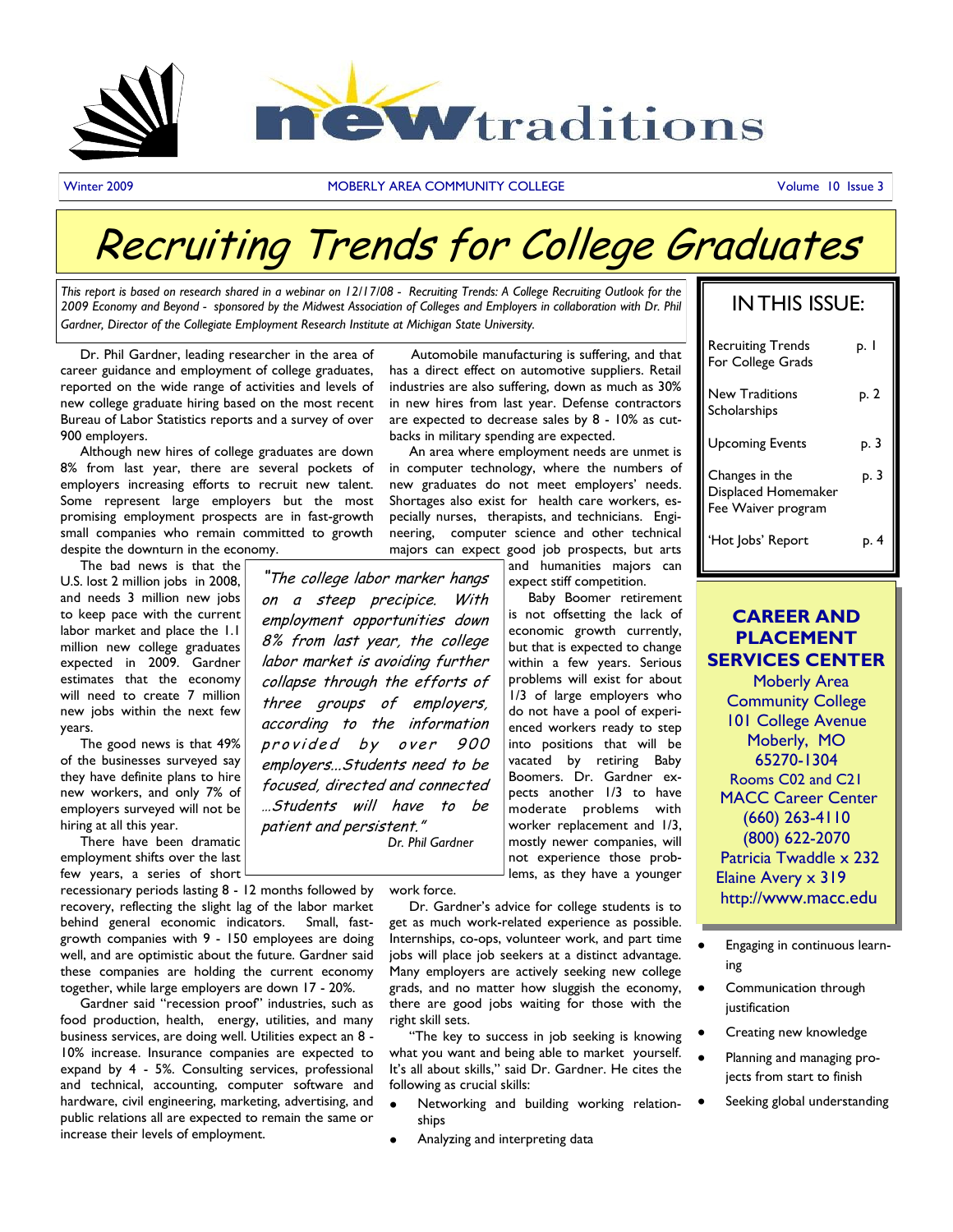# New Traditions Scholarships Fall 2008

In a ceremony held on November 3, 23 MACC students in the New Traditions Scholarship program received a variety of private, institutional and state awards totaling **\$5,041.** Five **Institutional Scholarships** were allocated this semester. These renewable scholarships provide **\$300** each semester for up to four semesters. **Private scholarships** totaling \$1625 from eight local business and community organizations. were awarded to 13 students. **Displaced Homemaker Fee Waivers** totaling \$2516 were awarded to five students. These fee waivers can cover up to 100% of unmet need for tuition, fees and books. Not pictured: Bobbie Smith, Lacy Peavler, Michelle Arnold, and Melinda Elliott.



**Carolee Hazlet Scholarship:** From Left to Right: Dr. Jeff Lashley, MACC Vice President for Instruction, Kylee Gooch (Recipient), Carolee Hazlet-presenter, and Patricia Twaddle, Director Career and Placement Services







**PEO- Chapter KJ, Moberly:** Dr. Jeff Lashley, Amy Hager, PEO-KJ Chapter representative, Angel Hartung, and Patricia Twaddle



**Family and Community Education - Randolph County Chapter:** Dr. Jeff Lashley, Keri Welker, Recipient, Bonnie Kisor, presenter, Schelly Hess, recipient, and Patricia Twaddle



**Displaced Homemaker Fee Waiver:** Dr. Jeff Lashley, Erin Payton, Aimee McFarland, Christy Brockman, Deb Drummond, Paula Hessell-recipients, and Patricia Twaddle



**New Traditions Departmental:** Dr. Jeff Lashley, Susan White, Nicole Shields, Christy Dutton, Tiffany Timbrook, Andrea Krog, recipients, and Sue Brouk, Director of Career and Technical Programs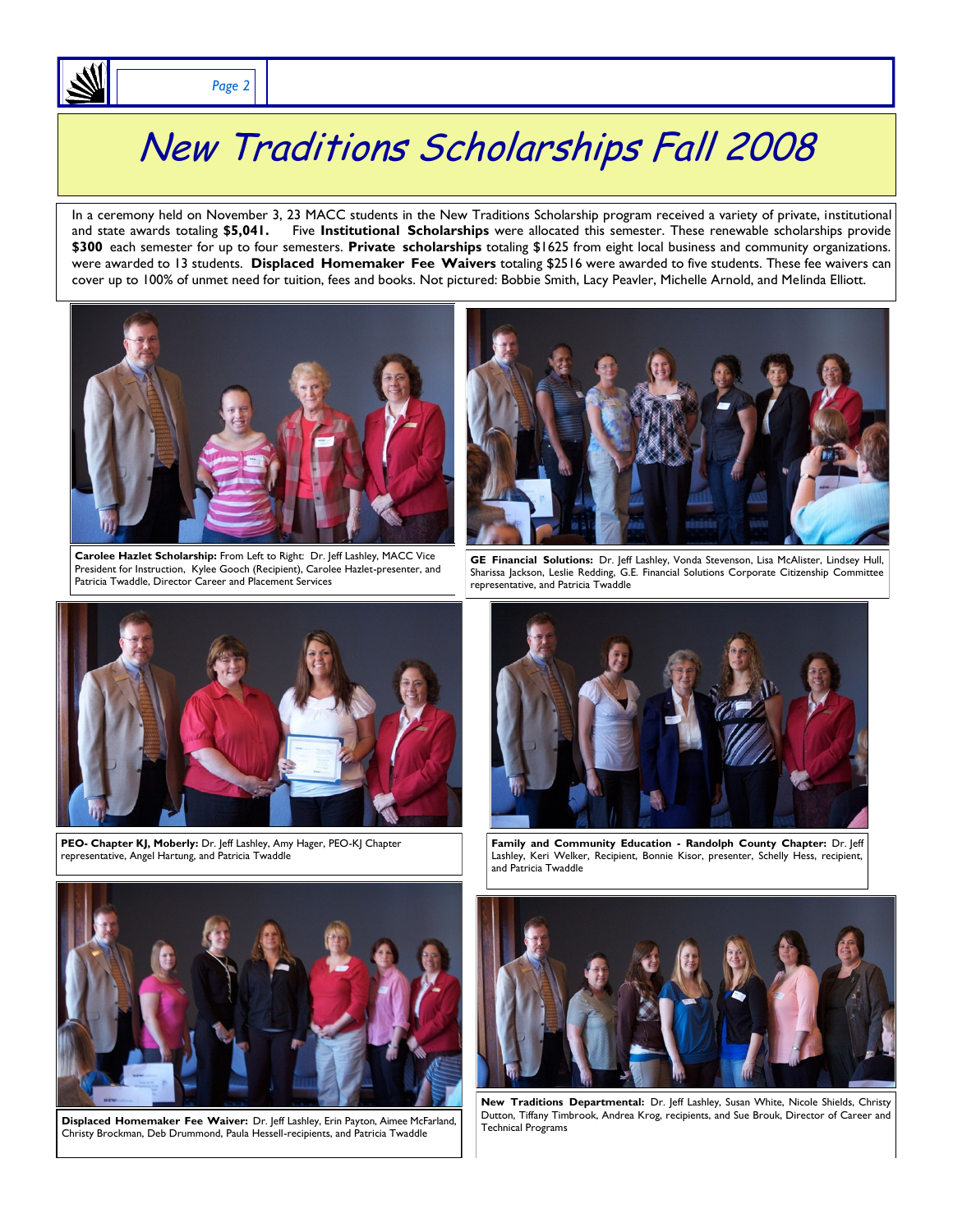

### UPCOMING EVENTS

#### **SUICIDE PREVENTION & MENTAL WELLNESS**

Tuesday, February 3, 11:30 a.m. - 1:30 p.m. Auditorium, Main Building, Moberly MACC campus. This event is sponsored by the COALITION FOR MENTAL WELLNESS in collaboration with the National Alliance on Mental Illness (NAMI) and the Randolph County Council of Social Agencies. This will be an informational session and luncheon at Moberly Area Community College, featuring a film on suicide prevention and guest speaker NAMI state president Cindi Keele. if you would like a boxed lunch for \$7.50, please RSVP by 1/ 29/09 to Elaine Avery or Pat Twaddle at MACC. People can also bring their own brown bag lunch. Students, faculty, staff, social service agencies, educators and all interested community residents are invited.

#### **SPRING 2009 NEW TRADITIONS SCHOLARSHIP AWARDS CEREMONY**

Monday, April 27, 2 - 3 p.m. Blue Room, Main Building, Moberly MACC campus.

#### **MENTAL HEALTH SUPPORT GROUP**

This therapeutic support group meets every Thursday evening at 6 p.m. at Timberlake Christian Church, Gratz Brown Rd., in Moberly. For more information, please call Linda Dumm at 660-263- 8797.

### **MACC CAREER EXPO**

**Wednesday, April 8, 10 a.m. - 2 p.m. MACC Moberly campus, Activity Center This annual event will feature approximately 60 exhibitors representing employers and colleges.** 

The Career Expo is a combination job and college fair, designed to showcase regional employers, colleges and universities and provide networking opportunities for job seekers, MACC students, alumni, and high school seniors interested in finding a new or better job. There will be opportunities for completing job applications, scheduling employment interviews, gathering labor market information, and networking with employers and college representatives.

#### **DISPLACED HOMEMAKER FEE WAIVER APPICATIONS**

Applications are due by January 30, 2009 to the Career and Placement Services office.

#### **NEW TRADITIONS SCHOLARSHIP APPLICATIONS**

Applications are due by May 15, 2009 to the Career and Placement Services office.

### CHANGES IN DISPLACED HOMEMAKER FFF WAIVFR **REQUIREMENTS**

 The Department of Elementary and Secondary Education has made some changes to the requirements for eligibility for the Displaced Homemaker Fee Waiver program. This state legislated funding program can provide up to 100% of unmet need for tuition and fees for secondary and post-secondary students pursuing a career and technical certificate or degree. Those college majors include Associate Degree in Nursing and Career and Technical Associate of Applied Science degrees and Certificates in the following majors: Business Accounting Technology, Business and Office Technology, Early Childhood Education, Computer Information Technology, Drafting Design Technology, Industrial Technology, Graphic Arts Technology, Law Enforcement Training Certificate, Marketing/Management, Medical Laboratory Technology, Occupational Therapy Assistant, Welding and Metals Technology, and Practical Nursing Certificate.

 Eligibility for fitting the criteria of a "displaced homemaker" formerly included that a person had to have been married at some point and lost the support of his or her spouse due to death, disability or divorce. The rules have now changed to include single parents who meet the rest of the eligibility guidelines. Those include that a person's principal job has been homemaking and that because the family has lost their main source of income, the person needs career and technical skills training in order to support herself and/or her family. Other criteria include meeting federal poverty level guidelines, and un- or under-employment for at least three years.

 Because of the changes, more New Traditions scholars will now be eligible for this grant. Students will need to complete an application process through the Career and Placement Services Department in order to equitably distribute these funds in the future. Students who received Displaced Homemaker funds in the past will receive applications through the mail.

 Students who are single parents who meet the other eligibility criteria can come to our offices in the Career Center Rooms C-02 or C-21 to get an application. Students who attend other campuses can obtain those applications from their Off-Campus Coordinators. Applications will also be available through the Financial Aid Office. We hope that this will provide more students opportunities to acquire the training they desire for their futures.

#### **2 - 1 - 1 www.211missouri.org**

One easy, free call can get you the answers you need to receive assistance and get on the right track. 2-1-1 is a toll-free number connecting people with available community resources and volunteer opportunities. Whether you need help or want to provide help, 2-1-1 is the best way to locate hundreds of services in your community. This new service is supported by the Missouri Foundation For Health and the United Way. It is NOT the number you call for fire, police, or emergency needs. It IS a number that is always available, any time you need it, to put you in touch with the resources that will meet your needs. All calls are confidential. When you dial 2-1-1 you will be connected to a trained professional who can provide referrals to valuable health and human services in your area. Referrals can be for basic human needs such as food pantries, shelters, rent or utility assistance, physical or mental health resources, work initiatives, educational and training programs, financial or transportation assistance, day care, agencies on aging, adult day care, respite care, home health care, tutoring, etc.